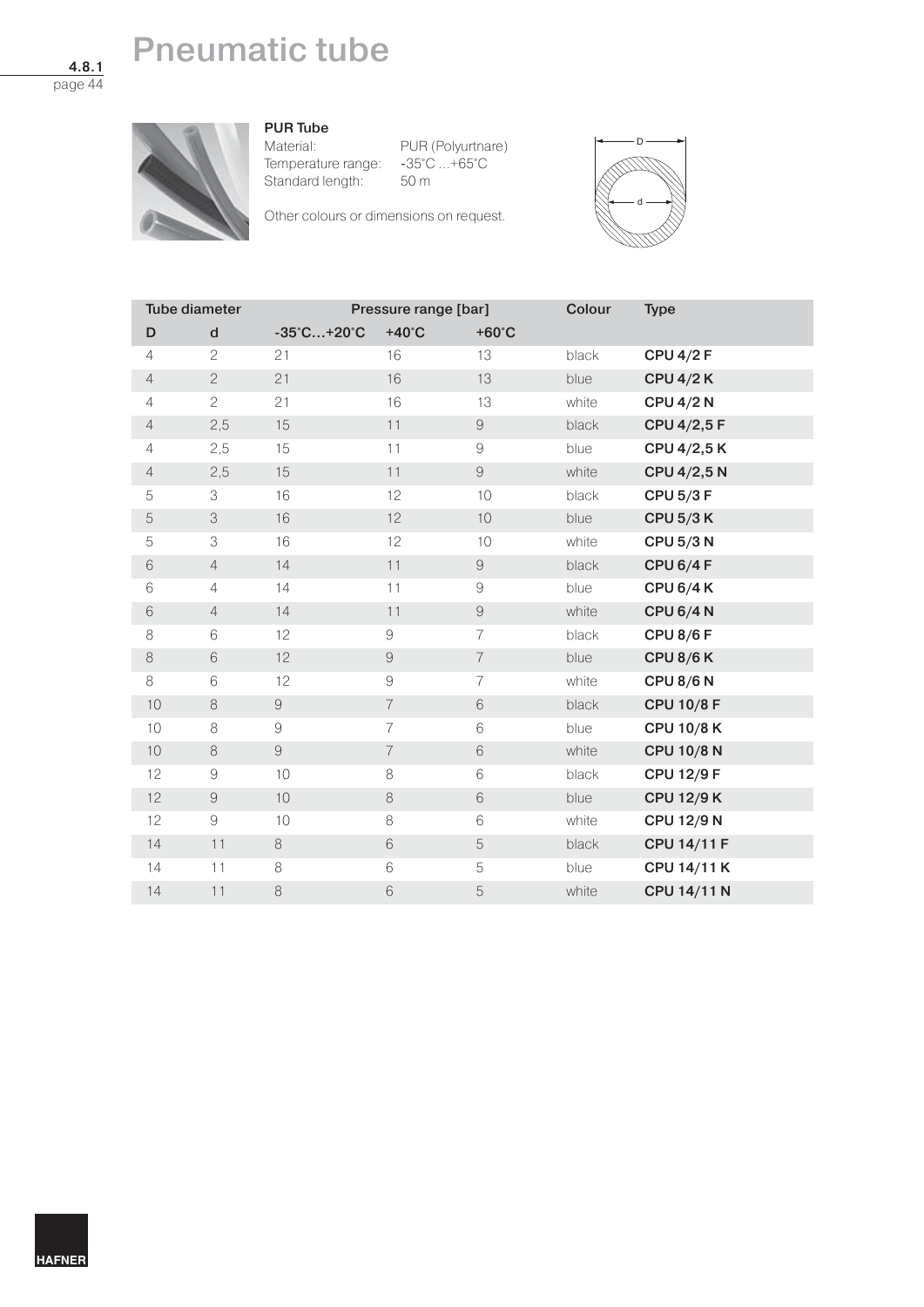## **Pneumatic tube**

**4.8.2** page 45



**PA Tube**

Material: PA (Poliamide) Temperature range: -60°C ...+100°C<br>Standard length: 50 m Standard length:

Other colours or dimensions on request.



| <b>Tube diameter</b> |                                                                                                                                                                                                                                                                                                                                                                                                                                                               |                                  | Pressure range [bar] |                          | Colour | <b>Type</b>       |
|----------------------|---------------------------------------------------------------------------------------------------------------------------------------------------------------------------------------------------------------------------------------------------------------------------------------------------------------------------------------------------------------------------------------------------------------------------------------------------------------|----------------------------------|----------------------|--------------------------|--------|-------------------|
| D                    | $\operatorname{\mathsf{d}}$                                                                                                                                                                                                                                                                                                                                                                                                                                   | $-60^{\circ}$ C +23 $^{\circ}$ C | $+40^{\circ}$ C      | $+80^{\circ}$ C          |        |                   |
| $\overline{4}$       | $\mathbf{c}$                                                                                                                                                                                                                                                                                                                                                                                                                                                  | 44                               | 33                   | 21                       | black  | <b>CPA 4/2 F</b>  |
| $\overline{4}$       | $\mathbf{2}$                                                                                                                                                                                                                                                                                                                                                                                                                                                  | 44                               | 33                   | 21                       | blue   | <b>CPA 4/2 K</b>  |
| $\sqrt{4}$           | $\mathbf{c}$                                                                                                                                                                                                                                                                                                                                                                                                                                                  | 44                               | 33                   | 21                       | white  | <b>CPA 4/2 N</b>  |
| $\sqrt{4}$           | 2,5                                                                                                                                                                                                                                                                                                                                                                                                                                                           | 31                               | 23                   | 15                       | black  | CPA 4/2,5 F       |
| $\sqrt{4}$           | 2,5                                                                                                                                                                                                                                                                                                                                                                                                                                                           | 31                               | 23                   | 15                       | blue   | CPA 4/2,5 K       |
| $\overline{4}$       | 2,5                                                                                                                                                                                                                                                                                                                                                                                                                                                           | 31                               | 23                   | 15                       | white  | CPA 4/2,5 N       |
| 5                    | 3                                                                                                                                                                                                                                                                                                                                                                                                                                                             | 34                               | 25                   | 16                       | black  | <b>CPA 5/3 F</b>  |
| 5                    | 3                                                                                                                                                                                                                                                                                                                                                                                                                                                             | 34                               | 25                   | 16                       | blue   | <b>CPA 5/3 K</b>  |
| 5                    | 3                                                                                                                                                                                                                                                                                                                                                                                                                                                             | 34                               | 25                   | 16                       | white  | <b>CPA 5/3 N</b>  |
| 6                    | $\sqrt{4}$                                                                                                                                                                                                                                                                                                                                                                                                                                                    | 27                               | 20                   | 13                       | black  | <b>CPA 6/4 F</b>  |
| 6                    | $\sqrt{4}$                                                                                                                                                                                                                                                                                                                                                                                                                                                    | 27                               | 20                   | 13                       | blue   | <b>CPA 6/4 K</b>  |
| $\,$ $\,$ $\,$       | $\sqrt{4}$                                                                                                                                                                                                                                                                                                                                                                                                                                                    | 27                               | 20                   | 13                       | white  | <b>CPA 6/4 N</b>  |
| 8                    | 6                                                                                                                                                                                                                                                                                                                                                                                                                                                             | 19                               | 14                   | $\Theta$                 | black  | <b>CPA 8/6 F</b>  |
| 8                    | 6                                                                                                                                                                                                                                                                                                                                                                                                                                                             | 19                               | 14                   | $\Theta$                 | blue   | <b>CPA 8/6 K</b>  |
| 8                    | 6                                                                                                                                                                                                                                                                                                                                                                                                                                                             | 19                               | 14                   | $\hbox{ }9$              | white  | <b>CPA 8/6 N</b>  |
| 10                   | 8                                                                                                                                                                                                                                                                                                                                                                                                                                                             | 15                               | 11                   | $\overline{\mathcal{I}}$ | black  | <b>CPA 10/8 F</b> |
| 10                   | $\,8\,$                                                                                                                                                                                                                                                                                                                                                                                                                                                       | 15                               | 11                   | $\overline{7}$           | blue   | <b>CPA 10/8 K</b> |
| $10$                 | $\,8\,$                                                                                                                                                                                                                                                                                                                                                                                                                                                       | 15                               | 11                   | $\overline{\mathcal{I}}$ | white  | <b>CPA 10/8 N</b> |
| 12                   | $\Theta$                                                                                                                                                                                                                                                                                                                                                                                                                                                      | 19                               | 14                   | $\Theta$                 | black  | <b>CPA 12/9 F</b> |
| 12                   | $\mathcal{G}% =\mathcal{G}_{1}\mathcal{G}_{1}\mathcal{G}_{2}\mathcal{G}_{3}\mathcal{G}_{4} \mathcal{G}_{5} \mathcal{G}_{6} \mathcal{G}_{7} \mathcal{G}_{8} \mathcal{G}_{9} \mathcal{G}_{9} \mathcal{G}_{9} \mathcal{G}_{9} \mathcal{G}_{9} \mathcal{G}_{9} \mathcal{G}_{9} \mathcal{G}_{9} \mathcal{G}_{9} \mathcal{G}_{9} \mathcal{G}_{9} \mathcal{G}_{9} \mathcal{G}_{9} \mathcal{G}_{9} \mathcal{G}_{9} \mathcal{G}_{9} \mathcal{G}_{9} \mathcal{G}_{9} \$ | 19                               | 14                   | $\Theta$                 | blue   | <b>CPA 12/9 K</b> |
| 12                   | $\Theta$                                                                                                                                                                                                                                                                                                                                                                                                                                                      | 19                               | 14                   | $\hbox{9}$               | white  | <b>CPA 12/9 N</b> |
| 12                   | 10                                                                                                                                                                                                                                                                                                                                                                                                                                                            | 12                               | $\Theta$             | 6                        | black  | CPA 12/10 F       |
| 12                   | 10                                                                                                                                                                                                                                                                                                                                                                                                                                                            | 12                               | $\hbox{9}$           | 6                        | blue   | CPA 12/10 K       |
| 12                   | 10                                                                                                                                                                                                                                                                                                                                                                                                                                                            | 12                               | $\hbox{9}$           | $\,$ $\,$ $\,$           | white  | CPA 12/10 N       |
| 14                   | 11                                                                                                                                                                                                                                                                                                                                                                                                                                                            | 16                               | 12                   | $\,8\,$                  | black  | CPA 14/11 F       |
| 14                   | 11                                                                                                                                                                                                                                                                                                                                                                                                                                                            | 16                               | 12                   | $\,8\,$                  | blue   | CPA 14/11 K       |
| 14                   | 11                                                                                                                                                                                                                                                                                                                                                                                                                                                            | 16                               | 12                   | 8                        | white  | CPA 14/11 N       |
| 16                   | 13                                                                                                                                                                                                                                                                                                                                                                                                                                                            | 14                               | 10                   | $\overline{7}$           | black  | CPA 16/13 F       |
| 16                   | 13                                                                                                                                                                                                                                                                                                                                                                                                                                                            | 14                               | 10                   | $\overline{7}$           | blue   | CPA 16/13 K       |
| 16                   | 13                                                                                                                                                                                                                                                                                                                                                                                                                                                            | 14                               | $10$                 | $\overline{7}$           | white  | CPA 16/13 N       |
| 22                   | 18                                                                                                                                                                                                                                                                                                                                                                                                                                                            | 13                               | 10                   | $\,$ $\,$ $\,$           | black  | CPA 22/18 F       |
| 22                   | 18                                                                                                                                                                                                                                                                                                                                                                                                                                                            | 13                               | $10$                 | $\,$ $\,$ $\,$           | blue   | CPA 22/18 K       |
| 22                   | 18                                                                                                                                                                                                                                                                                                                                                                                                                                                            | 13                               | 10                   | 6                        | white  | CPA 22/18 N       |

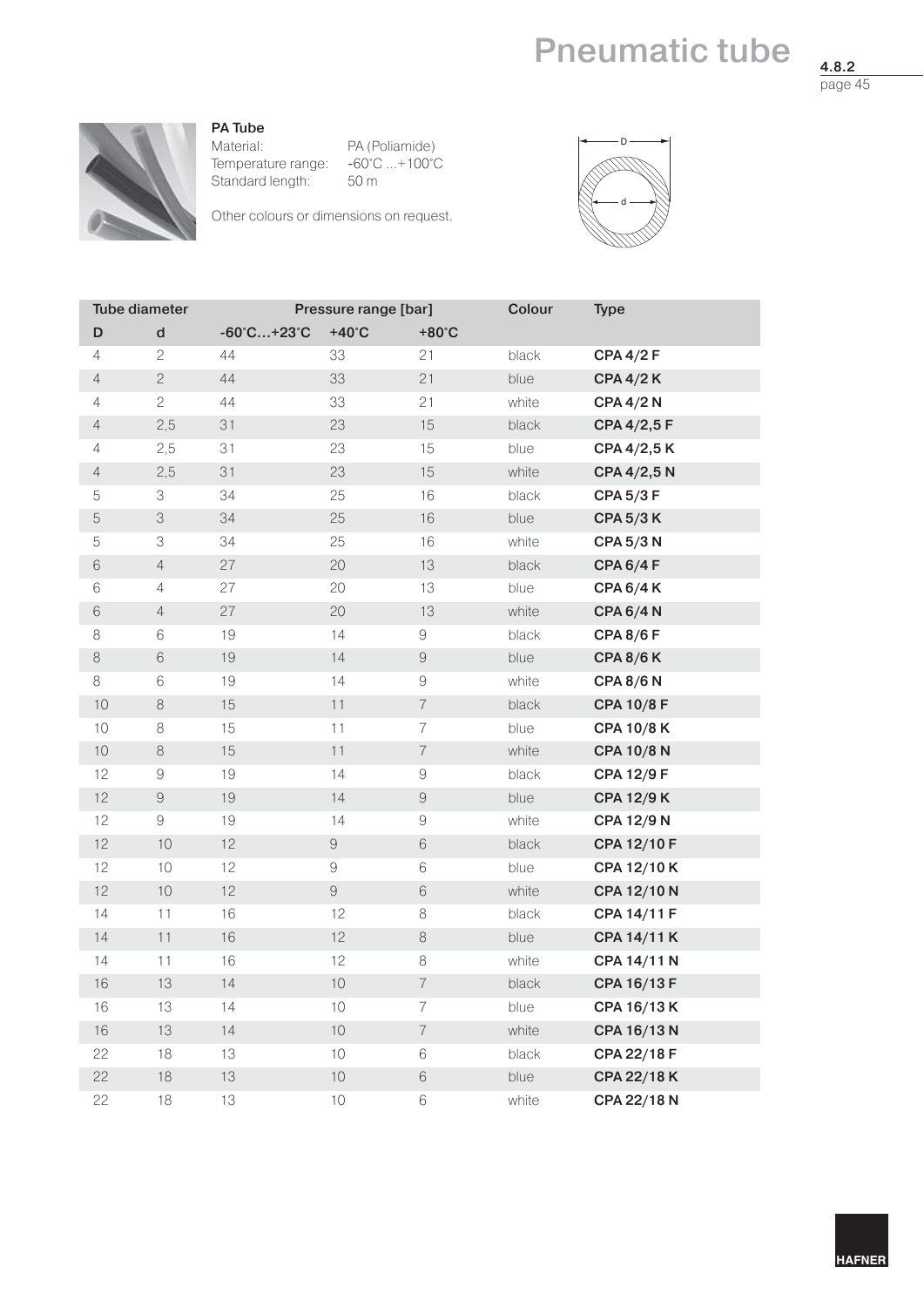# **Pneumatic tube**

**4.8.3** page 46

### **PTFE Tube**

Material: PTFE<br>Temperature range: -200°C ...+260°C Temperature range: -200°<br>Standard length: 50 m Standard length:

Other dimensions on request.



| Tube diameter  |                |                | Pressure range [bar] |                  | Colour | <b>Type</b>       |
|----------------|----------------|----------------|----------------------|------------------|--------|-------------------|
| D              | d              | $+20^{\circ}C$ | $+75^{\circ}$ C      | $+150^{\circ}$ C |        |                   |
| $\overline{4}$ | $\mathcal{P}$  | 20             | 15                   | 11               | white  | CPT $4/2$ N       |
| 5              | 3              | 15             | 12                   | 8                | white  | <b>CPT 5/3 N</b>  |
| 6              | $\overline{4}$ | 12             | 9                    | 6                | white  | <b>CPT 6/4 N</b>  |
| 8              | 6              | 9              |                      | 5                | white  | CPT $8/6$ N       |
| 10             | 8              |                | 5                    | 4                | white  | <b>CPT 10/8 N</b> |
| 12             | 10             | 6              | 5                    | 3                | white  | CPT 12/10 N       |



## **Spiral Tube**

Material: PA Temperature range:  $-60^{\circ}$ C ... $+160^{\circ}$ C<br>Standard length:  $L = 5$  m and 7,5

 $L = 5$  m and 7,5 m

Other dimensions on request.



| Tube diameter |   | L                 | Pressure range [bar]                             |    |                          | Colour | <b>Type</b>   |
|---------------|---|-------------------|--------------------------------------------------|----|--------------------------|--------|---------------|
| D             | d | $\lceil m \rceil$ | $-60^{\circ}$ C+23 $^{\circ}$ C +40 $^{\circ}$ C |    | $+80^{\circ}$ C          |        |               |
| 6             | 4 | 5                 | 27                                               | 20 | 13                       | blue   | SPA 6/4-5m    |
| 8             | 6 | 5                 | 19                                               | 14 | 9                        | blue   | SPA 8/6-5m    |
| 10            | 8 | 5                 | 15                                               | 11 | $\overline{\phantom{1}}$ | blue   | SPA 10/8-5m   |
| 12            | 9 | 5                 | 19                                               | 14 | 9                        | blue   | SPA 12/9-5m   |
| 6             | 4 | 7,5               | 27                                               | 20 | 13                       | blue   | SPA 6/4-7,5m  |
| 8             | 6 | 7.5               | 19                                               | 14 | 9                        | blue   | SPA 8/6-7,5m  |
| 10            | 8 | 7.5               | 15                                               | 11 |                          | blue   | SPA 10/8-7,5m |
| 12            | 9 | 7.5               | 19                                               | 14 | 9                        | blue   | SPA 12/9-7,5m |